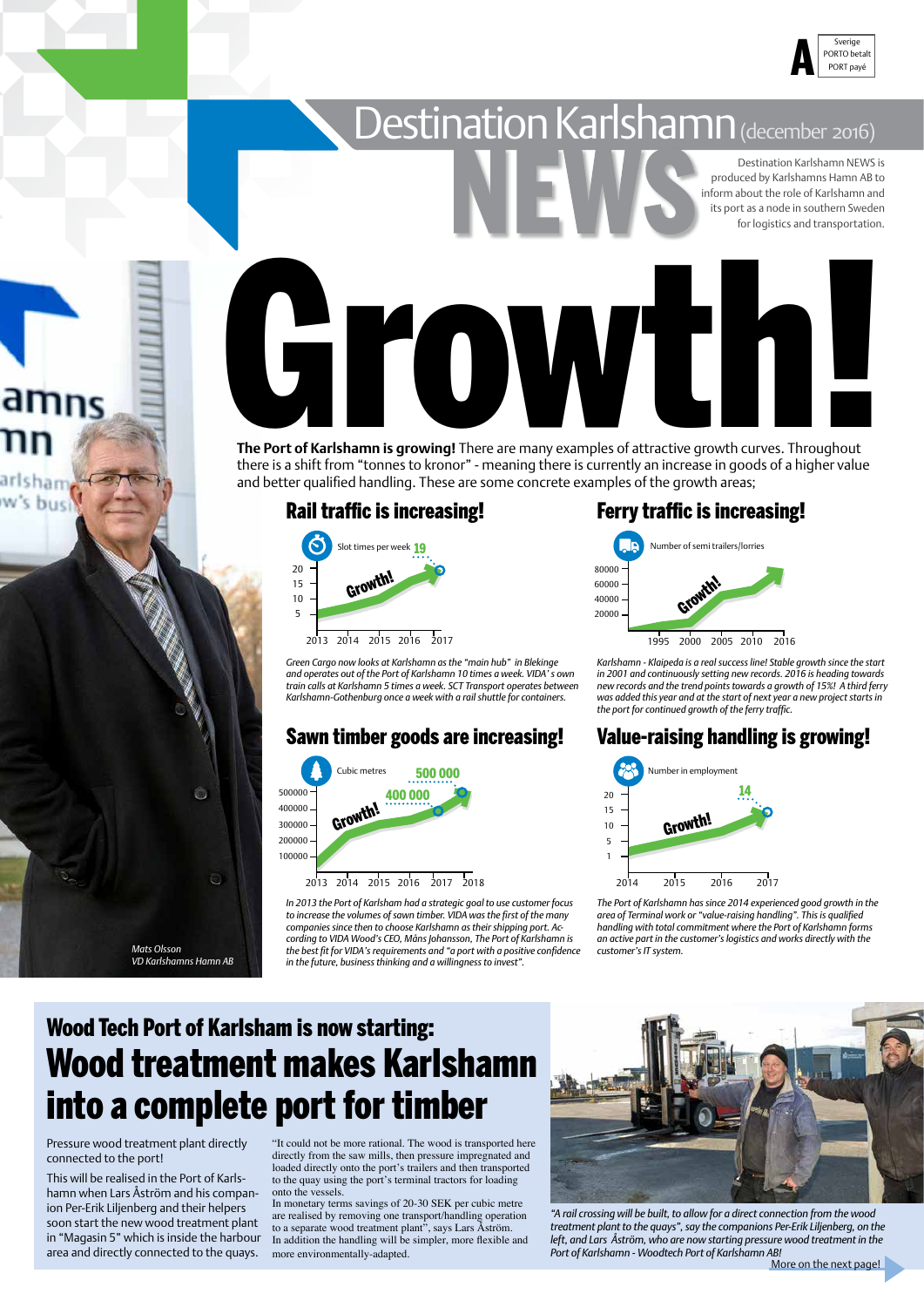## National attention on the business focus of the port!

*"We have been working with the plans for the development of the ferry terminal for a long time. The tempo of the growth and forecasts for the future meant that the capacity had to be increased. During this stage the port is investing approximately 25 million kronor."*

"We have made a detailed study of the process, function and business in very close collaboration with DFDS. This process led to our finding very good solutions suitable for the conditions here. We also have a plan for further construction stages which will increase the capacity in line with the expected traffic, " says Peter Samuelsson, project manager at the Port of Karlshamn.

### **WILL BE EXCELLENT**

"We are very happy about this solution at DFDS. It will be excellent," says Lars Malmström, DFDS Seaways site manager at Karlshamn.

"We now have the capacity for continued growth for a number of years into the future. We can offer better comfort for the customers, smoother processing and heightened security."

#### **AUTOMATIC CHECK-IN**

The first thing you meet inside the new

*"The Nord Stream 2 project has meant that Karlshamn and the Port of Karlshamn have been given a lot of attention lately."*

*"Our attitude has always been that we 'look at this like any other type of business'. We are, as always, focusing on the business and on achieving an optimal solution for the customer. This is where our competence and resources lie. The Nord Stream 2 project was intended to be a very large and good piece of business for the Port of Karlshamn."*

# A ferry terminal is r allowing fo growth

*"But we are obviously conscious of the fact that the Nord Stream project has both national and international political and strategic security dimensions, which are managed at a political level. In this case, Nord Stream 2 is 'not just any project'. A project which engages politicians like Merkel, Putin, Biden, Löfvén, Wallström and Nato, the EU etc. is not just any project. But it is, in our opinion, not reasonable that a matter where national and international leaders hold different perceptions, should be handled by the managers at the Port of Karlshamn."*

*"The Port of Karlshamn is a large port, operating in an international environment. A variety of goods with a variety of different origins, owners and areas of use pass through all large ports."* 

*"The Port of Karlshamn is keen to adhere to all rules, regulations, laws and agreements that are applicable. But the Port of Karlshamn does not make its own laws. Neither do we have our own politics."*



*"Our focus is on business and to see that optimal solutions for the customers bear fruit. We are experiencing good growth in many areas, and in recent years we have brought about a clear change in the emphasis of our business "from tonnes to kronor" in close collaboration with our customers. Traditional handling of for example stone has consistently been replaced with more qualified handling that raises values for the customers. We have continuously strengthened and upgraded our resources and our competence within such areas. And we are pleased to say that these initiatives are well in line with our customers' needs."*

*"We continue to work with our business in focus!"*

*Mats Olsson CEO Port of Karlshamn*

> run or  $100,000$  m<sup>3</sup> per year. "Given this capacity and our flexibility, we can quickly process large volumes when the customers require", says Lars Åström.

**Increased capacity, rational handling, quick automatic check-in, improved comfort and increased security with regard to parking and traffic. This will be the result of the development and upgrade of the ferry terminal at the Port of Karlshamn which will be undertaken starting at the beginning of next year.**

> ferry terminal is an automatic checkin gate where all the pre-booked cars are checked in simply and quickly. The DFDS operation, which includes offices and space for drivers, and passengers will be put together and upgraded in conjunction with the existing DFDS office. Inside the terminal building, drivers and passengers will have service areas close to the vehicles.

are more.

"This will be better and smoother for drivers and passengers. To have the whole of our operation in one place provides advantages both for us and for our customers", says Lars Malmström.

### **INCREASED SECURITY**

The enclosed terminal area will be increased to make space for more cars and trucks and security will be increased, new surfaces will be asphalted and the area re-organised to make the flow more rational, safer and more customer-friendly.

### **GREATER CAPACITY**

The docking capacity at the ferry terminal will also be increased. Currently an upgrade is taking place to provide space for larger ferries at both roro-ramps. Further increase in the docking capacity is currently at the planning stage.

*The Pressure Impregnators who built "the perfect plant", (from the left) Robin Åström, Lasse Åström, Per-Erik Lilienberg and Mikael Ågren.*

**A PERFECT PLANT**

"And finally we can build 'the perfect plant", Lars continues. He comes from Alvesta, is well known to the industry and has worked with pressure impregnating since 1986, as pressure impregnator, operational manager and part owner. He is now starting the privately owned company Wood Tech Port of Karlshamn AB and is optimistic about the development.

"This is what the customers want", says Lars. "The interest from both large and small customers is enormous. I first intended to start this a couple of years back and the customers have almost been impatient. There have been some different alternative solutions and placements, but the one we have got is really optimal in every way. I expect we

### "Constructing the perfect plant"

will transport at least 50,000 cubic

largest, with a capacity of  $60 \text{ m}^3$  per



metres during the first year."

### **GOOD PROSPECTS**

The market prospects for wood treatment are good. Of the total volume being exported, the proportion which is impregnated now is 15-20 per cent and increasing on an ongoing basis. To Great Britain, which is the dominant timber destination from Karlshamn, all construction timber must be impregnated for protection.

### **SWEDEN'S BIGGEST CHAMBER?**

The plant has two pressure chambers. One chamber with an annual capacity of approximately 3,000 cubic metres under normal operating conditions  $(20 \text{ m}^3 \text{ per run})$ . The other chamber is one of the largest of it's type in the country, if not the

### **MEETS THE HIGHEST ENVIRON-MENTAL REQUIREMENTS**

"It also feels good to construct a plant that meets and in many cases exceeds the environmental requirements. It is important to us and is becoming more and more important to our customers. We are building new from scratch; it is a closed system with the whole plant walled in."

### **GOOD COOPERATION**

"Both the municipality of Karlshamn and the Port of Karlshamn have been fantastically good at

cooperation all the time," says Lars Karlshamn at all levels. Wood treat-Åström. Various alternatives have been discussed, but always in a posi-of the logistics of timber exports. tive and constructive manner.

"We now have a close and ongoing cooperation with the Port of

ment has become an integral part Everyone involved will be winners, the customers, us and the port."

Continued from page 1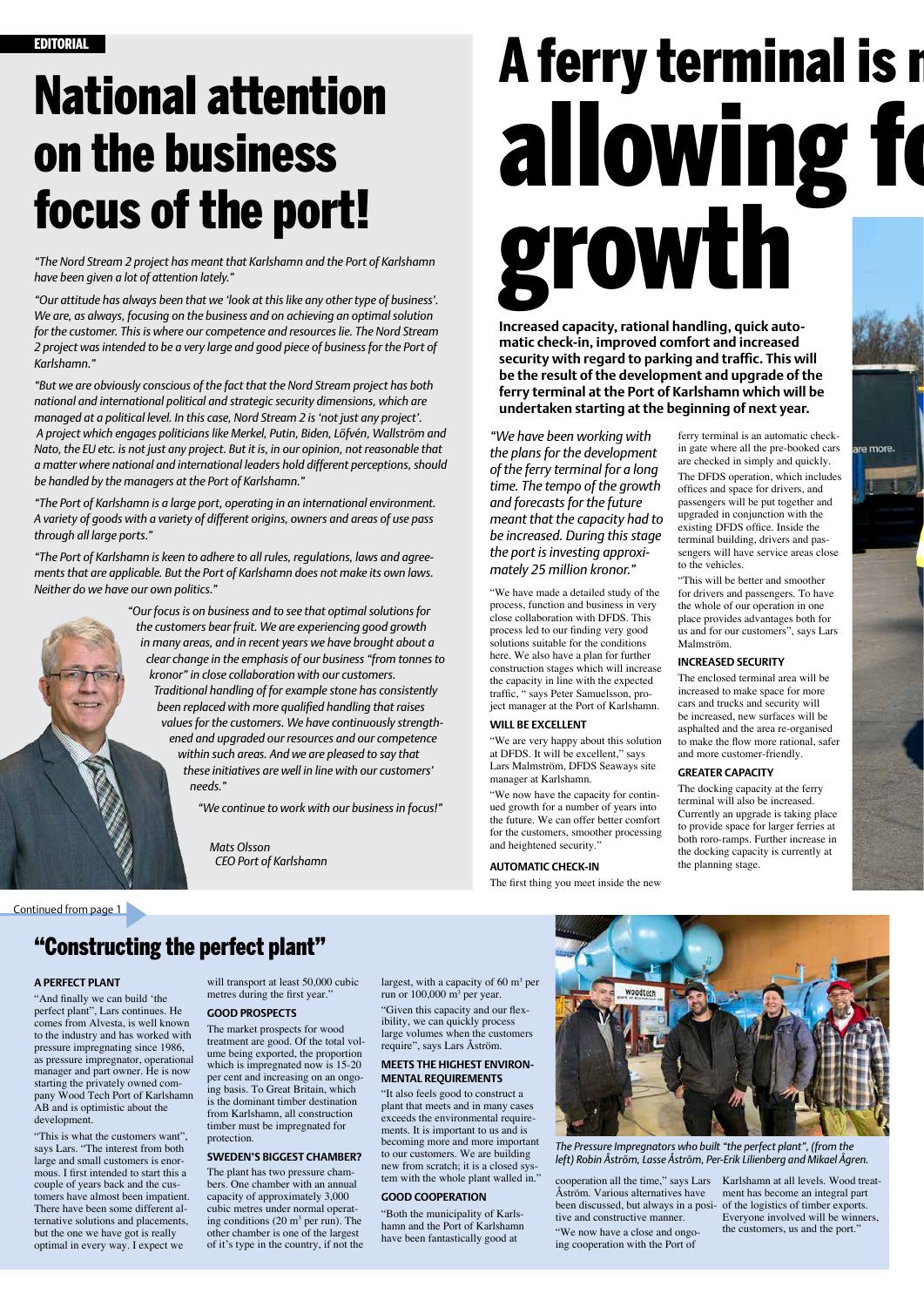## The Southeast Link important for Volvo Olofström

*The process of realising the Southeast Link has been ongoing for many years and many representatives in the region are engaged in this. Many politicians are also engaged. The picture is from an information session in Karlshamn where the Municipal Commissioner Per-Ola Mattsson, the Regional Commissioner Christina Mattisson and the Volvo Manager Magnus Nilsson met with Karin Svensson Smith, who is a member of the Swedish Parliament and the chair of the Committee on Transport and Communications.*

*"The development of the Southeast Link is very important for our operation in Olofström! Karlshamn is our port for Scandinavia with an opportunity for rail connections to China using the Trans Siberian Railway," says Magnus Nilsson, Site Manager of Volvo Cars' operation in Olofström.* 

"We are where we are. Efficient and secure transport is fundamental to ensure our factory can keep up with the competition in the longer term. This is also decisive for our position within the group, where the requirements for quality in transport are great."

"The development of the Southeast Link provides us with two important advantages. Firstly, this will be a necessary upgrade of the existing railway to Älmhult and the Southern Main Line, which does not currently have the right quality and is not electrified. The other advantage, from the development of the railway to the port in Karlshamn, will be that we achieve attractive connections both to the growing factories in China and to the new factories in the US," says Magnus Nilsson, who is one of several keen advocates in the region, such as IKEA and all the affected municipalities, for the development of the Southeast Link.



*A large delegation from China visited the Port of Karlshamn this summer and recently carried out a follow-up visit to Karlshamn. Last summer's group was made up of the Chinese railway Sinotrans, the Chinese Freight Forwarding Association, logistics operators and port agents, among others. Representatives from some of the largest exporters in Sweden, Scandinavia's largest railway operator; Green Cargo and the shipping company DFDS Seaways that operates between Karlshamn and Klaipeda also participated.*

*in starting a transport link between China and Sweden and the Nordic countries via Karlshamn-Klaipeda. A large delegation from China visited Karlshamn during the summer and a further delegation was here recently.*

"This is obviously very positive and interesting in many ways, if this gets going", says Peter Samuelsen of the Port of Karlshamn.

### **DAILY CONNECTIONS**

*The Chinese are showing great interest*  door to door with the added advantage of an

From the Chinese standpoint, they are interested in Karlshamn due to the excellent infrastructure of a rail track to Klaipeda and the daily connection between Klaipeda and Karlshamn. Then operators such as Green Cargo will be able to reach the whole of Sweden and even Norway within a couple of days from Karlshamn. This provides the opportunity for competitive lead times from

environmental profile.

### **LARGEST COMMERCE**

Sweden is the country in Scandinavia which has the greatest commerce with China. Containers from Sweden that are transported to China via Karlshamn-Klaipeda can be sent by rail directly from Klaipeda, since Lithuania has Russian track gauge. If you despatch via for example Germany, you have to unload and reload in eastern Poland, since there are different track gauges in western Europe and the former Soviet Union.

The Chinese delegations, which visited Karlshamn, have also been given the opportunity to make contact with Swedish exporters and transport operators at presentations and networking sessions. Many Swedish businesses have a need for a complementary service for some of their transports, with lead times in between transport by sea and air.



# **10w under construction** ar continued



### Great interest for goods via Karlshamn from the Chinese